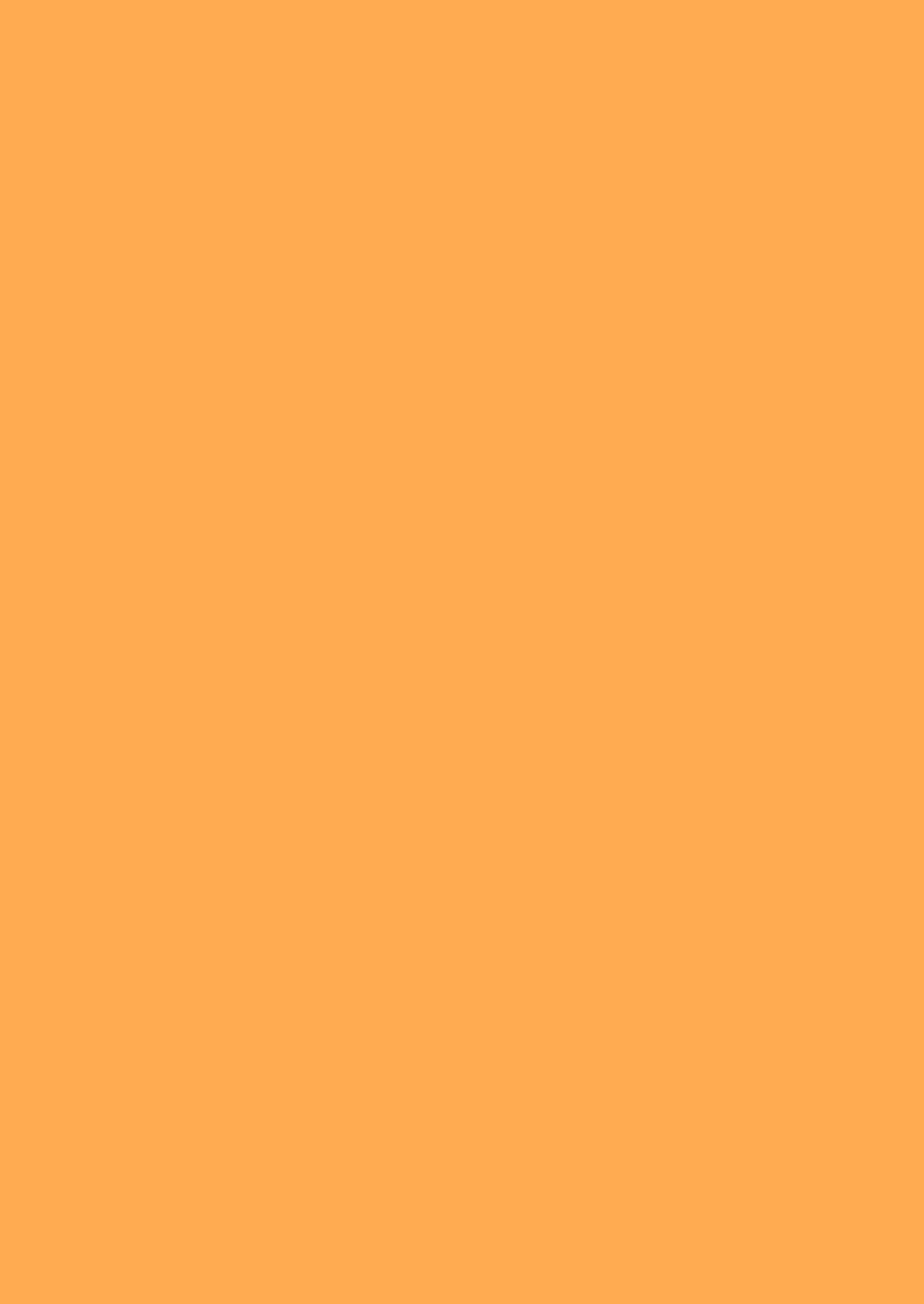### Media as Extension and Environment

In late 1961 or early 1962, Marshall McLuhan wrote his closest collaborator, Edmund Carpenter, in one of their many reflections to carry forward their effort to establish interdisciplinary media studies in the journal *Explorations*:

*'Karl Popper in the Open Society discusses more idea of production and consumption as externalization of organic process. Seems this is about the extent of Marx idea of technology change as affecting our lives. Not a clue to technology altering our cognition or perception. You check me out on this Ted? Page 79 of Ed Hall's Silent Language talks of technologies as externaliz. of teeth, hands, back feet etc, but not of the organs of perception, such as happens with media. You know of any study of media as extensions of five senses? If we can get this fact into circulation we can expect some improvement in general awareness and responsibility of media use.'*

McLuhan's work and indeed the work published in the interdisciplinary experimental journal *Explorations* did indeed focus on the phenomenology of media broadly defined through perception. McLuhan and his collaborators were unique in emphasizing the body as a sensory platform, a mediator of experiences and thus as the locus of knowledge. This is why the experimental methodologies of artists from Cézanne to James Joyce to the Symbolists and Vorticists to the Bauhaus and to Eisenstein (to name only a few) were central to the 'exploration.' It was this spirit of experimentation with forms and ideas that emerged from the back and forth and the interplay of words that gave the exploration its unique and exciting character of discovery. Perceptions communicated through language were not static entities but dynamic nodes of deciphering through the dialogic interchange always tied to the diversity of the human sensorium across the cultures of the world – thus radical anthropology was central to the exploration.

An experimental interdisciplinary publication led by faculty and graduate students at the University of Toronto from 1953-1959 served as a container for this post-war experiment in thinking through media in the electric age – such a publication would provide the intellectual fuel for McLuhan's future publications such as *Understanding Media* (1964). The journal served to disseminate some of the insights and experiments of the *Culture and Communications* graduate seminar (1953-55), an innovative media think-tank of the 1950s. Alongside McLuhan and Carpenter, town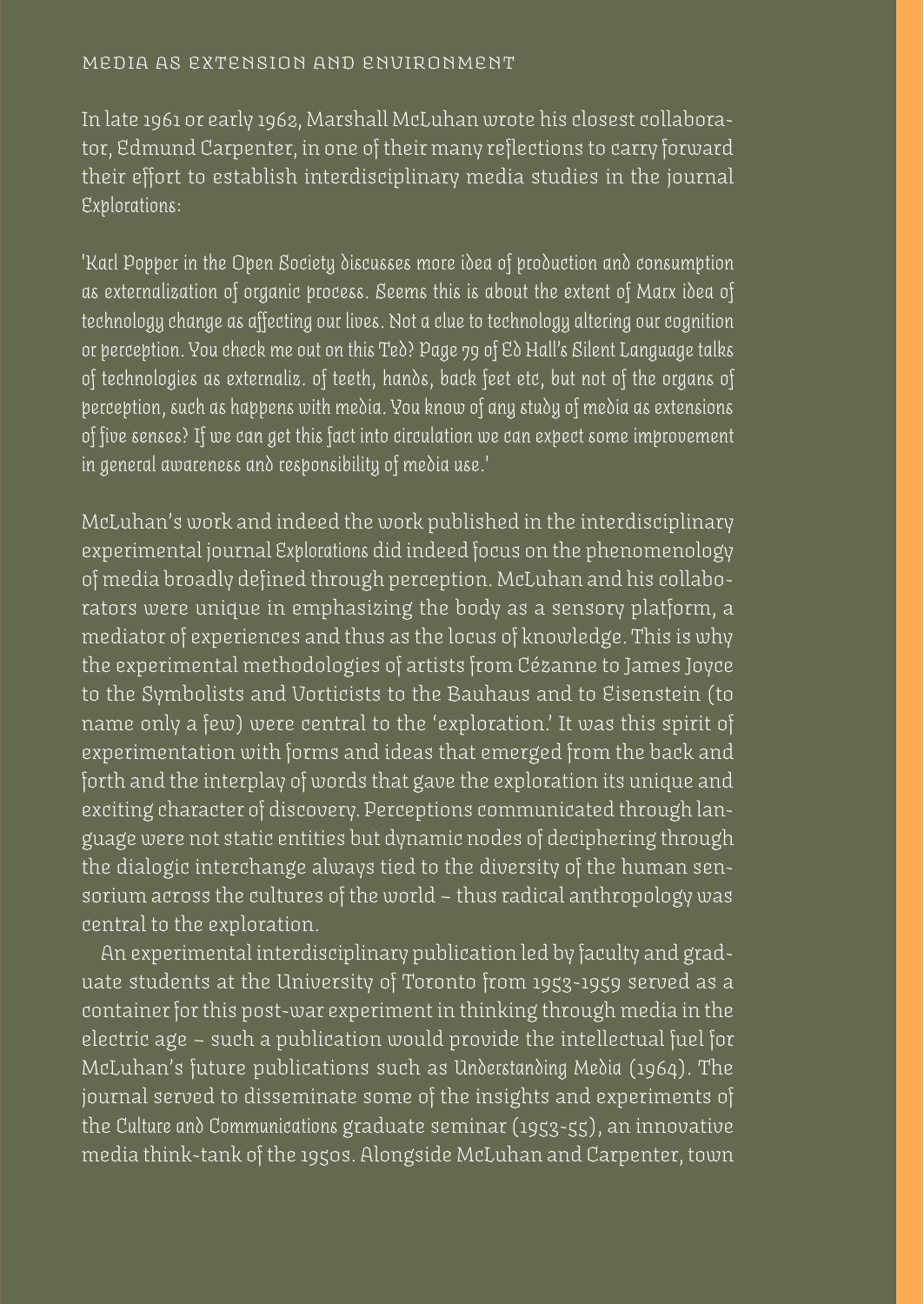planner Jaqueline Tyrwhitt, political economist Tom Easterbrook, and psychologist D. Carl ton Williams brought insights and experience to their discussions.

The Explorations research group aimed to develop a 'field approach' inspired by aesthetics to the study of new media and communication. While enthused by a postwar, modernist discourse of universality, no single mode of research was dominant. By their own account, the team sought 'an area of mutually supporting insights in a critique of the methods of study in Economics, Psychology, English, Anthropology, and Town Planning.' 1 In developing their methodologies, and with cinema and TV on their minds, seminar faculty and graduate students undertook a number of critical media experiments on changing patterns of perception resulting from new media. They set about testing new and old media by acquiring 'the antidote of related media like print', as McLuhan would later write about the typewriter.<sup>2</sup> To copy excerpts and take minutes, they purchased a Remington Rand typewriter and, anticipating Kittler, would debate the psychological effect of the shift from handwriting to print. The Canadian Broadcasting System and the then Ryerson Institute later placed studio space and media equipment at their disposal. Their experiment tested their central hypothesis that different media (speech, print, radio, television) lend themselves to different kinds of pedagogical experiences.3 It is surprising that such findings have never been fully taken up by educational media researchers. Hopefully, the republication of these early studies will renew interest in the cognitive studies of media which have focussed too narrowly, according to Carpenter and McLuhan, on attention and inputs and not enough on the creative and critical aspects of perception.

One of McLuhan's best known aphorisms translated the work of the Explorations Group into the notion that the 'medium is the massage':

All media work us over completely. They are so persuasive in their personal, political, economic, aesthetic, psychological, moral, ethical, and social consequences that they leave no part of us untouched, unaffected, unaltered. The medium is the massage. Any understanding of social and cultural change is impossible without a knowledge of the way media work as environments.4

McLuhan's interest in media as an environment drew upon Hans Selye's stress theory of disease to theorize the impact of the media on bodies in terms of a metamorphosis akin to disease and addiction. Carpenter and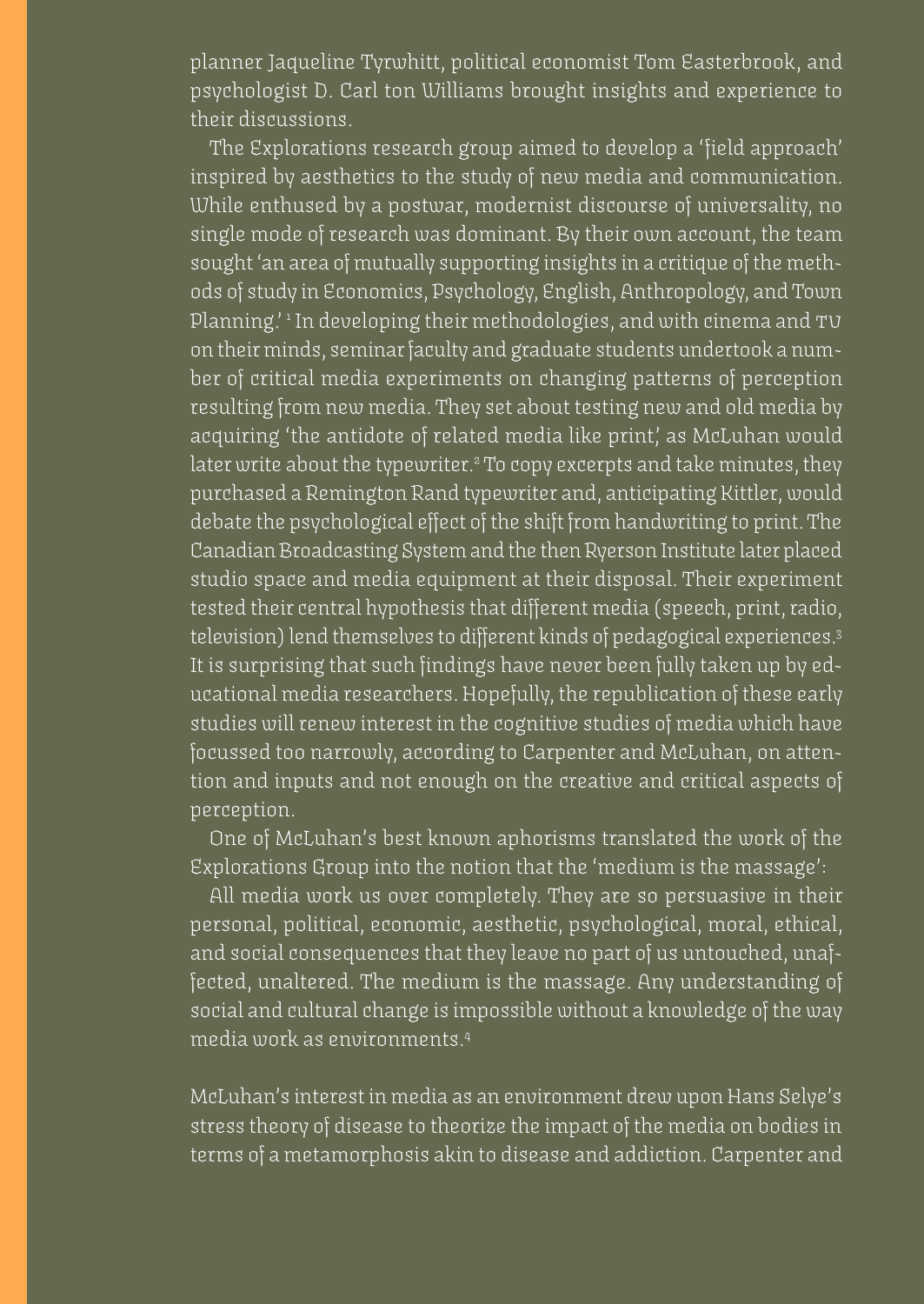McLuhan published Selye's research on stress in the first issue of Explorations.5 Selye (1907 — 1982) was a Hungarian endocrinologist, who was the first to give a scientific explanation for biological stress.6 He founded the 'Institute of Experimental Medicine and Surgery' at the University of Montreal in 1945, and devoted his life to studying its effects of stress on biology. McLuhan and Selye corresponded regularly in the 1960s and 1970s, and Selye invited McLuhan to join the board of his Institute.7 The first symptom of this new electric environment, which is the result of the extension of the human nervous system, is 'numbness' and 'narcosis'. In *Understanding Media*, McLuhan relates the effects of the media amplification of our senses to a 'collective surgery' upon the whole social body. He writes: 'For in operating on society with a new technology, it is not the incised area that is most affected. The area of impact and incision is numb. It is the entire system that is changed. The effect of radio is visual, the effect of the photo is auditory. Each new impact shifts the ratios among all the senses.'8 McLuhan sees the electric environment as a homeostatic system. According to Selye's theory of adaptation and disease, any physical extension will need to maintain equilibrium, and as such he regards any technological extension as an 'autoamputation.' In the midst of the electric environment, we 'numb' our (extended) central nervous system 'or we will die.' The new media support an awareness of others and of social responsibility, yet they also produce anxiety and indifference; that is the only way to live with the reality that in  $\overline{'}$  the electric age we wear all mankind as our skin.'9

Philosopher Catherine Malabou sees McLuhan's 1960s work on media as potentially useful for theorizing media in the context of climate change.<sup>10</sup> McLuhan is concerned with the new sensory experiences and collective sensibilities produced by the narcotic cultures of media. This notion of addiction is especially useful Malabou points out, for understanding the way in which media (smart phones, games, television serials, social media connectivity) are fundamentally addictive. Media as extensions of the human senses, become so implicated in our quotidian life that we cannot be without them; they are part of our physical nature. Media as extensions and environments (that is, as complex interconnected ecologies) may constitute a starting point for exploring ways of living and sensing in a damaged world.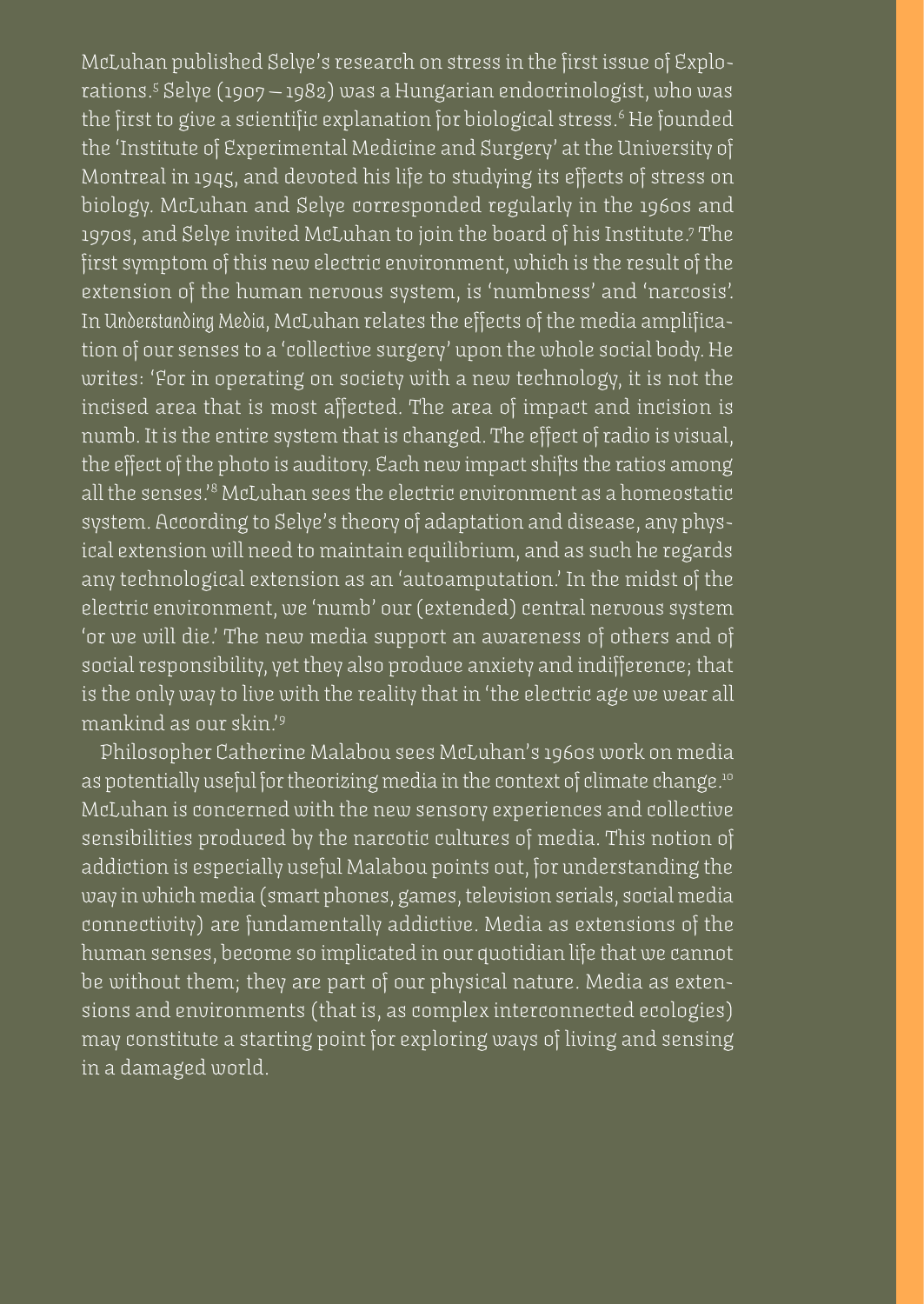- 1 Herbert Marshall McLuhan Fonds, held in Library and Archives Canada (LAC) in Ottawa. Further references to the McLuhan Fonds will be identified as LAC followed by the call number MG 31, D 156, the volume number, and the folder number (here: LAC MG 31, D 156, 145, 35).
- 2 Marshall McLuhan, *Understanding Media: The Extensions of Man*, 1964: 287.
- 3 Edmund Carpenter, 1954, 'Certain Media Biases,' *Explorations* 3: 65-74; Edmund Carpenter and Marshall McLuhan, 1956, 'The New Languages,' *Chicago Review* 10 (1): 46–52; Edmund Carpenter, 1957, 'The New Languages,' *Explorations* 7: 4-21.

'Stress syndrome' (*Nature*, 1936; Lancet, 1943).

- 4 Marshall McLuhan, *The Medium is the Massage*, (New York and London: Penguin Books 1967, 26.
- 5 Selye, Hans. 1953. 'Stress,' Explorations 1: 57-75.
- 6 'Stress syndrome' (*Nature*, 1936; Lancet, 1943).
- 7 See Hans Selye, The Stress of Life, rev. ed. (New York: McGraw-Hill, 1976).
- 8 Marshall McLuhan, Understanding Media: The Extensions of Man (New York: McGraw-Hill, 1964), 64.
- 9 Ibid., 48.
- 10 Catherine Malabou, 'The Anthropocene: A New History' (lecture, Durham Castle Lecture Series, Durham University, England, January 27, 2016)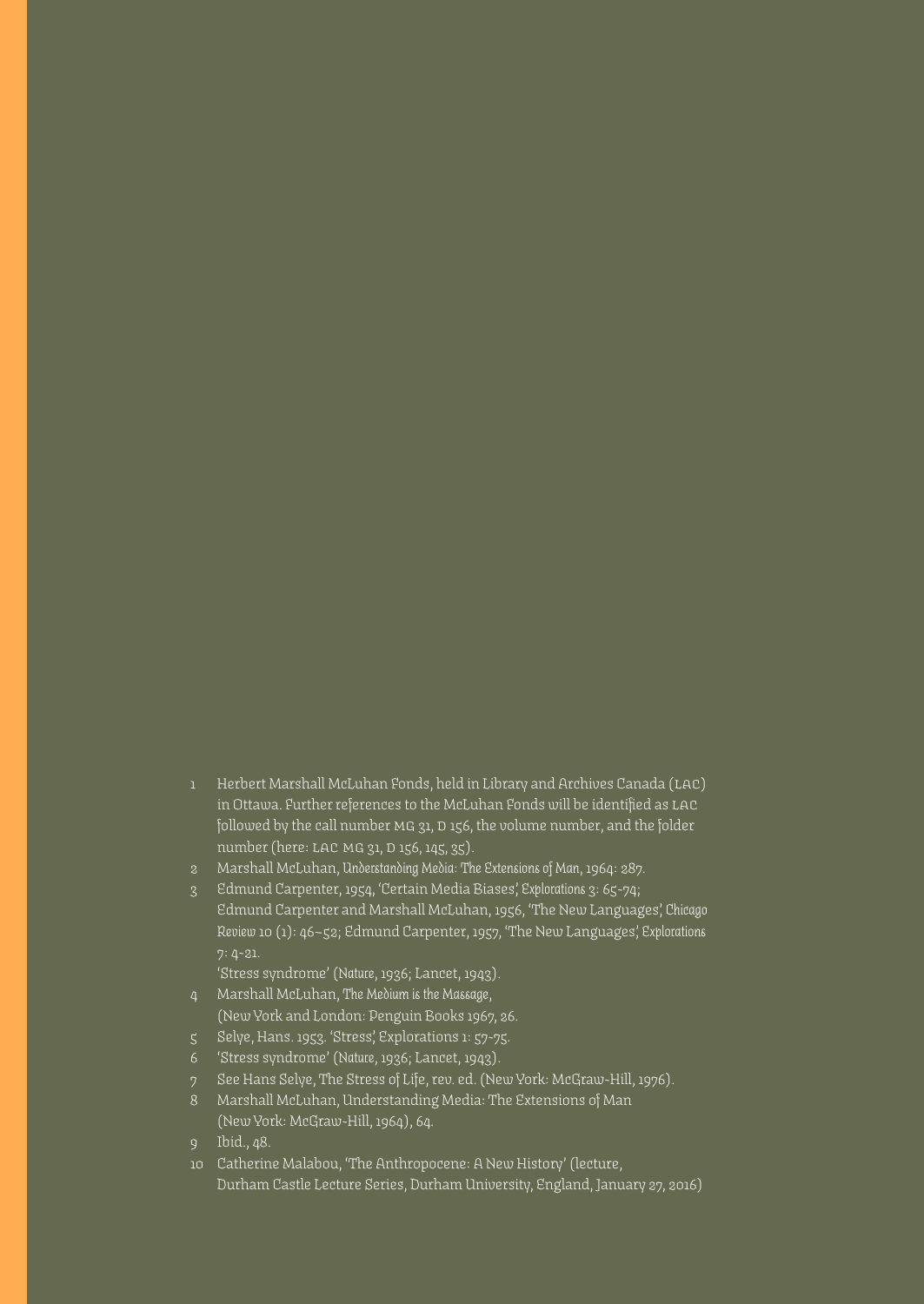'Explorations as a container for a post-war experiment in thinking through media in the electric age'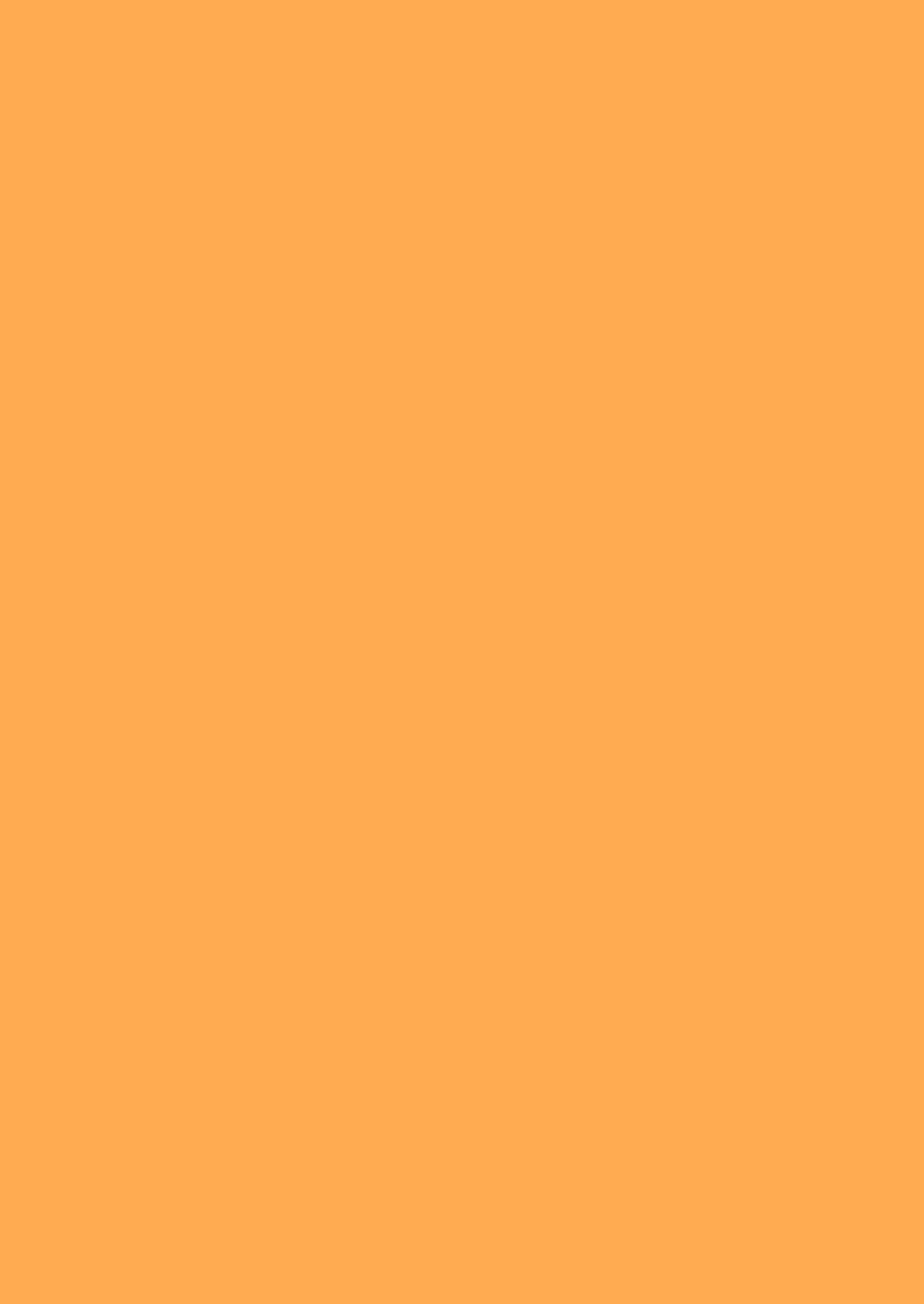## De Media als Extensie en Omgeving

In een van hun vele bespiegelingen over hun inspanningen over het oprichten van interdisciplinaire mediastudies in het tijdschrift *Explorations* schreef Marshall McLuhan eind 1961 of mogelijk begin 1962, aan Edmund Carpenter, de man met wie hij het meest samenwerkte:

*'In de* Open Samenleving *en haar Vijanden behandelt Karl Popper meerdere ideeën over productie en consumptie als een belichaming van het organische proces. Het lijkt alsof dit over dat idee van Marx gaat, over de mate waarin technologische verandering ons leven beïnvloedt. Niet het idee dat technologie onze cognitie of waarneming doet veranderen. Wil je even kijken of ik gelijk heb Ted? Pagina 79 van* Silent Language *van Ed Hall gaat over technologieën als het extern maken van tanden, handen, voeten etc., maar niet van de waarnemingsorganen zoals met de media gebeurt. Weet jij of er een studie over de media is als uitbreiding van de vijf zintuigen? Als we dit gegeven kunnen verspreiden, kunnen we enige verbetering verwachten in het algemene bewustzijn en de verantwoordelijkheid van het gebruik van media.'*

Het werk van McLuhan, en zeker het werk dat in het interdisciplinaire, experimentele tijdschrift *Explorations* werd gepubliceerd, richtte zich inderdaad op de fenomenologie van de media, grofweg gedefinieerd door middel van waarneming. McLuhan en zijn medewerkers waren de enigen die de nadruk legden op het lichaam als een zintuiglijk platform, als een bemiddelaar in ervaringen en dus de verzamelplaats voor kennis. Dit is de reden waarom experimentele methodieken van kunstenaars, variërend van Cézanne tot James Joyce, van de Symbolisten en Vorticisten tot de Bauhaus en tot Eisenstein (om er maar een paar te noemen), centraal stonden in de 'exploratie.' Het was de geest van het experimenteren met vormen en ideeën dat te voorschijn kwam uit de wisselwerking van woorden, waardoor de exploratie een uniek en opwindend gevoel van ontdekking kreeg. Waarnemingen die door middel van taal werden overgebracht, waren geen statische entiteiten maar dynamische knooppunten van ontcijfering, die door middel van dialogische uitwisseling altijd verbonden waren met de verscheidenheid van het menselijke sensorium van alle culturen van de wereld – daarom stond radicale antropologie centraal in de exploratie.

Een experimentele interdisciplinaire publicatie in *Explorations*, van 1953 tot 1959 aangestuurd door de faculteit en afgestudeerde studenten van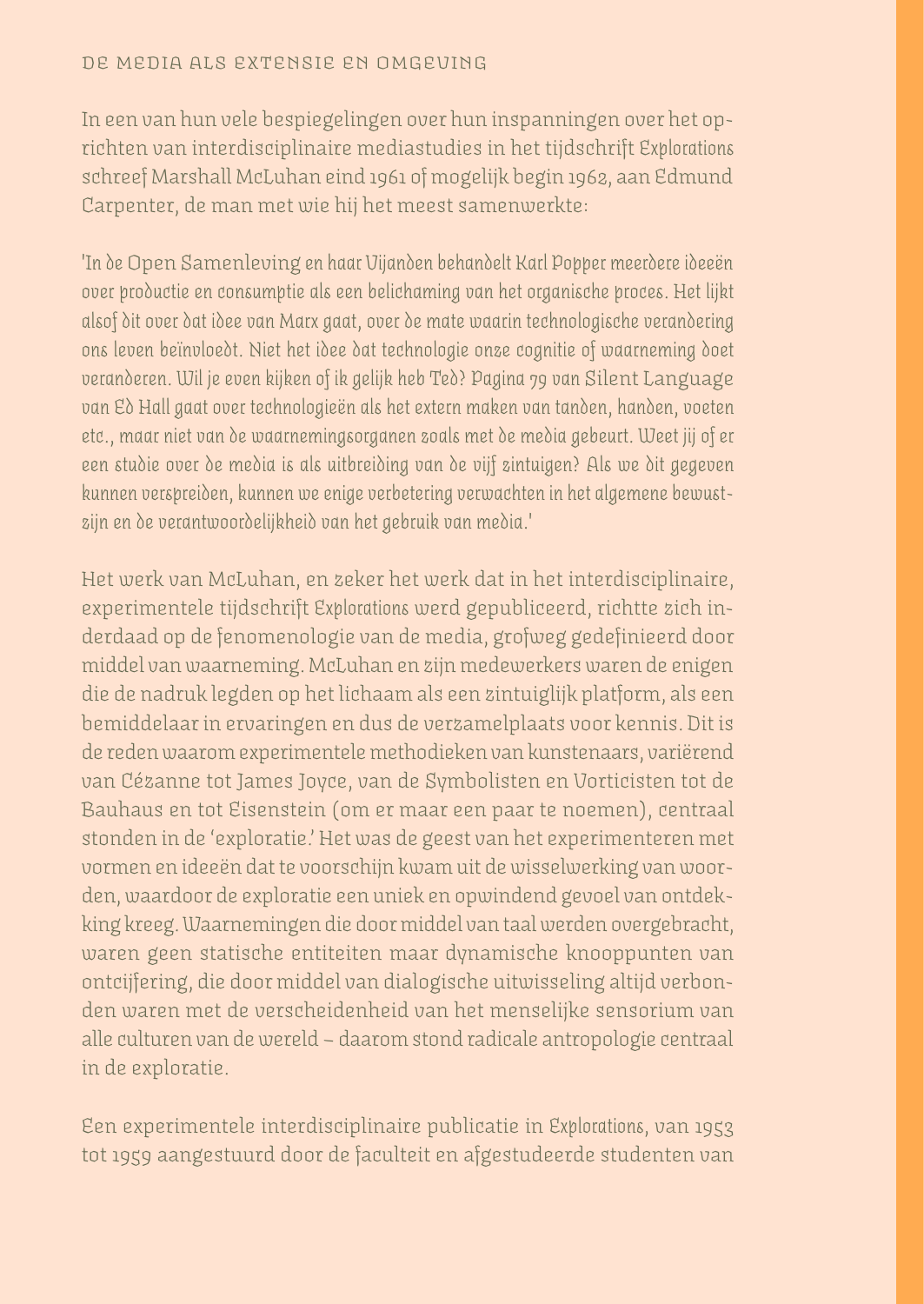de University of Toronto, deed dienst als een verzamelvat voor dit naoorlogse denkexperiment. Middels de media in het elektronische tijdperk – een dergelijke publicatie zou de intellectuele brandstof leveren voor toekomstige boeken van McLuhan, zoals *Understanding Media* (1964). Het tijdschrift ondersteunde de verspreiding van sommige van de inzichten en experimenten van het afstudeerproject *Culture and Communications* (1953- 55), een innovatieve denktank over de media van de jaren vijftig. Behalve McLuhan en Carpenter, leverden ook stedenbouwkundige Jaqueline Tyrwhitt, politiek econoom Tom Easterbrook, en psycholoog D. Carlton Williams inzichten en ervaringen als bijdragen aan hun discussies.

De onderzoeksgroep van Explorations streefde ernaar om een 'field approach' te ontwikkelen, geïnspireerd door de esthetiek van de studie naar nieuwe media en communicatie. Ze waren enthousiast geworden door het naoorlogse, modernistische dialoog over universaliteit, maar geen enkel onderzoeksmethode werd bij hen dominant. Volgens hun eigen verklaring zocht het team naar 'een gebied met wederzijds ondersteunende inzichten in een kritische analyse van de studiemethodes bij Economie, Psychologie, Engels, Antropologie en Stedenbouwkunde.' 1 Bij het ontwikkelen van hun methodieken – en met film en TV in gedachten – ondernamen de faculteit en de afgestudeerde studenten een aantal kritische media-experimenten over de veranderende waarnemingspatronen als gevolg van de nieuwe media. Ze begonnen met het testen van nieuwe en oude media door het verwerven van 'het tegengif van gerelateerde media zoals gedrukte tekst,' zoals McLuhan later zou schrijven over de typemachine.2 Om fragmenten te kopiëren en aantekeningen te maken, kochten ze een Remington Rand typemachine en, vooruitlopend op Kittler, debatteerden ze over de psychologische effecten van de overschakeling van handgeschreven naar gedrukte teksten. Het Canadian Broadcasting System en het toenmalige Ryerson Institute stelden hen kort daarna een studioruimte en media-apparatuur ter beschikking. In hun experiment onderzochten ze hun belangrijkste hypothese, namelijk dat verschillende media (spraak, print, radio, televisie) zich lenen voor verschillende vormen van pedagogische ervaringen.3 Het is verrassend dat dergelijke bevindingen nooit volledig zijn opgepakt door onderzoekers uit het media onderwijs. Hopelijk zal de heruitgave van deze vroege werken de belangstelling weer oproepen voor de cognitieve mediastudies, die zich volgens Carpenter en McLuhan te strak hebben gericht op aandacht en input en niet genoeg op de creatieve en kritische aspecten van waarneming.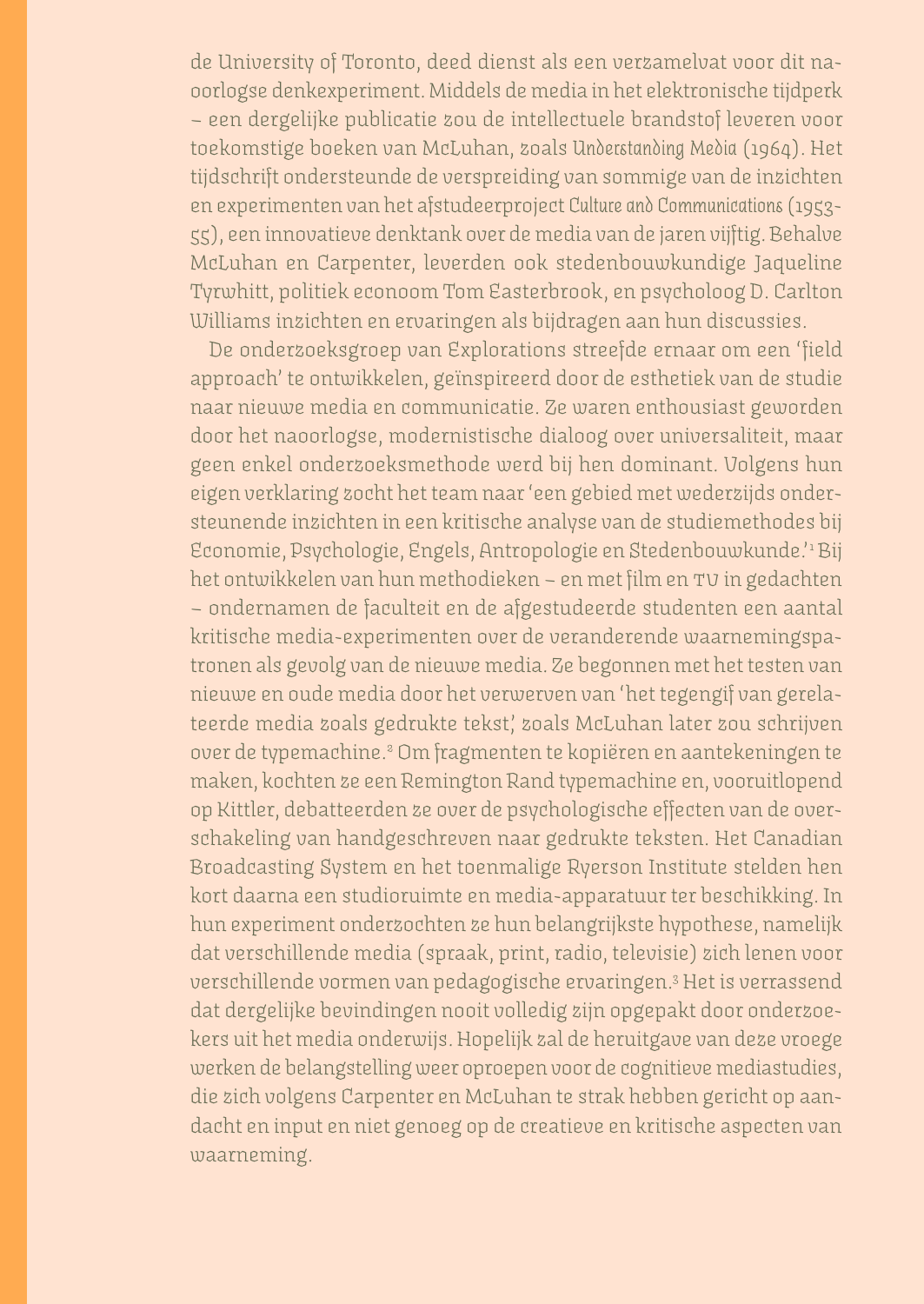Een van de bekendste aforismen van McLuhan zette het werk van de Explorations Group om in het begrip 'medium is the massage':

Al die mediavormen overspoelen ons volledig. Ze zijn zo overtuigend met hun persoonlijke, politieke, economische, esthetische, psychologische, morele, ethische en sociale gevolgen dat elk deel van ons er door wordt geraakt, beïnvloed en veranderd. Het medium is de boodschap. Elk begrip van sociale en culturele verandering is onmogelijk zonder begrip van de manier waarop de media werken als omgeving.4

McLuhans belangstelling voor de media als een omgeving kwam voort uit de stresstheorie over ziekte van Hans Selye, waarin hij de invloed van de media op lichamen theoretiseert in termen van metamorfoses verwant aan ziekte en verslaving. Carpenter en McLuhan hebben dit onderzoek van Selye over stress in de eerste editie van Explorations gepubliceerd.5 Selye (1907- 1982) was een Hongaarse endocrinoloog, die als eerste een wetenschappelijk verklaring verschafte voor biologische stress.6 Hij richtte in 1945 het 'Institute of Experimental Medicine and Surgery' op aan de University of Montreal, en besteedde zijn hele leven aan het bestuderen van de effecten van stress op biologie. McLuhan en Selye correspondeerden regelmatig met elkaar in de jaren zestig en zeventig en Selye nodigde McLuhan uit om lid te worden van het bestuur van zijn instituut.7 Het eerste symptoom van deze nieuwe elektronische omgeving, die het gevolg is van de extensie van het menselijk zenuwstelsel, is 'verstijving' en 'verdoving'. In *Understanding Media*, relateert McLuhan de effecten van de versterking van onze gevoelens door de media met 'collectieve chirurgie' op het hele sociale lichaam. Hij schrijft: 'Want bij het opereren van de maatschappij met een nieuwe technologie, is het niet het ingesneden gebied dat het meest wordt beïnvloed. Het gebied met de insnijding is verstijfd. Het is het hele systeem dat verandert. Het effect van radio is visueel, het effect van de foto is auditief. Bij elke nieuwe snee verschuiven de verhoudingen en al het gevoel.' 8 McLuhan beschouwt de elektronische omgeving als een zelfregulerend systeem. Volgens Selye's theorie over aanpassing en ziekte, moet elke fysieke extensie in evenwicht blijven, en als zodanig beschouwt hij elke technologische extensie als een 'autoamputatie.' Te midden van de elektronische omgeving, 'verstijven' we ons (uitgerekte) centrale zenuwstelsel 'anders sterven we.' De nieuwe media ondersteunen het bewustzijn van de anderen en van de sociale verantwoordelijkheid, maar tegelijkertijd zorgen ze voor spanningen en onverschilligheid; dat is de enige manier om te kunnen leven met de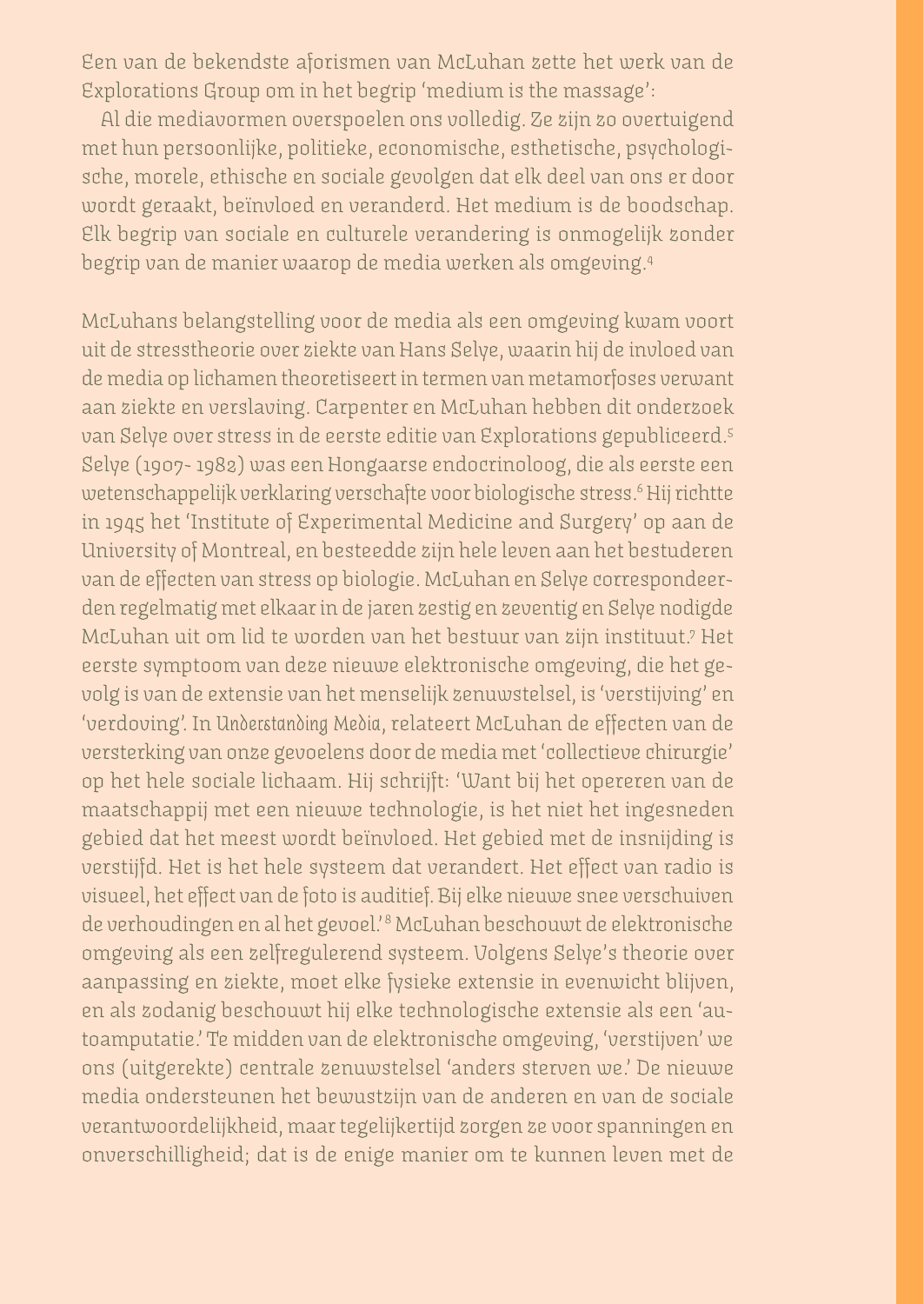realiteit dat 'we in het elektronische tijdperk het hele mensheid op onze schouders dragen.'<sup>9</sup>

Filosoof Catherine Malabou denkt dat het werk van McLuhan over de media uit de jaren zestig mogelijk nuttig kan zijn voor het theoretiseren van de media in de context van de klimaatverandering.10 McLuhan hield zich bezig met de nieuwe sensorische ervaringen en collectieve gevoeligheden die door de begeerde culturen van de media worden geproduceerd. Malabou benadrukt dat dit begrip van verslaving bijzonder nuttig kan zijn voor het begrijpen van de manier waarop de media (smartphones, games, televisieseries, verbinding via de sociale media) fundamenteel verslavend zijn. De media als aanvullingen van de menselijke gevoelens worden zo impliciet in ons alledaagse leven dat we niet meer zonder kunnen; ze zijn een onderdeel van ons fysieke wezen. De media als aanvullingen en omgevingen (oftewel, als complexe onderling verbonden ecologieën) kunnen mogelijk een beginpunt vormen voor het onderzoeken van manieren om te leven en te voelen in een gehavende wereld.

Michael Darroch & Janine Marchessault SEPTEMBER 2017

- 1 Herbert Marshall McLuhan Fonds, opgeslagen in Library and Archives Canada (LAC) in Ottawa. Meer verwijzingen naar het McLuhan Fonds zullen worden vastgelegd als LAC gevolgd door het oproepnummer MG 31, D 156, het jaargangnummer en het foldernummer (hier: LAC MG 31, D 156, 145, 35).
- 2 Marshall McLuhan, *Understanding Media: The Extensions of Man*, 1964: 287.
- 3 Edmund Carpenter, 1954, 'Certain Media Biases,' *Explorations* 3: 65-74; Edmund Carpenter en Marshall McLuhan, 1956, 'The New Languages,' *Chicago Review* 10 (1): 46–52; Edmund Carpenter, 1957, 'The New Languages,' *Explorations* 7: 4-21. 'Stress syndrome' (*Nature*, 1936; Lancet, 1943).
- 4 Marshall McLuhan, *The Medium is the Massage*, (New York en Londen: Penguin Books 1967, 26.
- 5 Selye, Hans. 1953. 'Stress,' Explorations 1: 57-75.
- 6 'Stress syndrome' (*Nature*, 1936; Lancet, 1943).
- 7 See Hans Selye, The Stress of Life, rev. ed. (New York: McGraw-Hill, 1976).
- 8 Marshall McLuhan, Understanding Media: The Extensions of Man (New York: McGraw-Hill, 1964), 64.
- 9 Ibid., 48.
- 10 Catherine Malabou, 'The Anthropocene: A New History' (lezing, Durham Castle Lecture Series, Durham University, Engeland, 27 januari 2016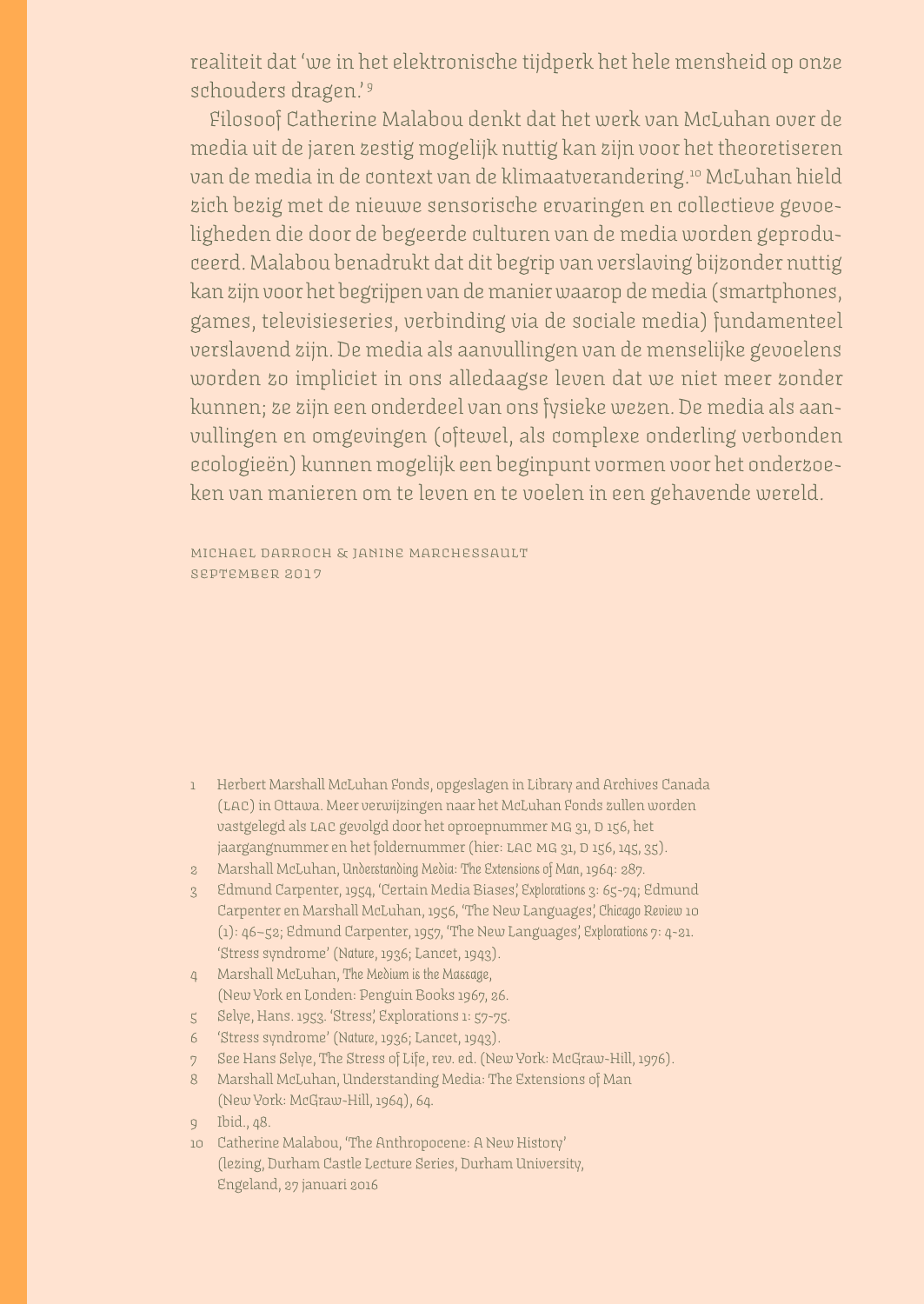#### References:

- Carpenter, Edmund S., Jaqueline Tyrwhitt, H. M. McLuhan, W.T. Easterbrook, and D. C. Williams. 1953. 'University of Toronto: Changing Patterns of Language and Behavior and the New Media of Communication.' Ford Foundation Archives. Grant File PA 53–70, Section 1, 1–11. Rockefeller Archive Center, New York.
- Carpenter, Edmund. 1954. 'Certain Media Biases.' *Explorations* 3: 65-74.
- Carpenter, Edmund. 1957. 'The New Languages.' *Explorations* 7: 4-21.
- Carpenter, Edmund. 2001. 'That not-so-silent sea.' In: Theall, Donald F. (ed.): *The Virtual Marshall McLuhan*. Montreal: McGill-Queen's University Press: 236-261.
- Carpenter, Edmund, and Marshall McLuhan. 1956. 'The New Languages.' *Chicago Review* 10 (1): 46–52.
- Ford Foundation. 1953. *Ford Foundation Annual Report 1953*. New York: Ford Foundation.
- Catherine Malabou, 'The Anthropocene: A New History,' lecture, Durham
- Castle Lecture Series, Durham University, England, September 10, 2017, www.youtube.com/watch?v=JkTGZ7l7jcM.
- McLuhan, Marshall. 1964. *Understanding Media: The Extensions of Man.* New York: McGraw Hill.
- McLuhan, Marshall. 1967 The Medium is the Massage. New York and London: Penguin Books.
- Ruesch, Jurgen and Gregory Bateson. 1951. *Communication: The Social Matrix of Psychiatry.*  New York: W. W. Norton & Company.
- Selye, Hans. 1953. 'Stress,' Explorations 1: 57-75.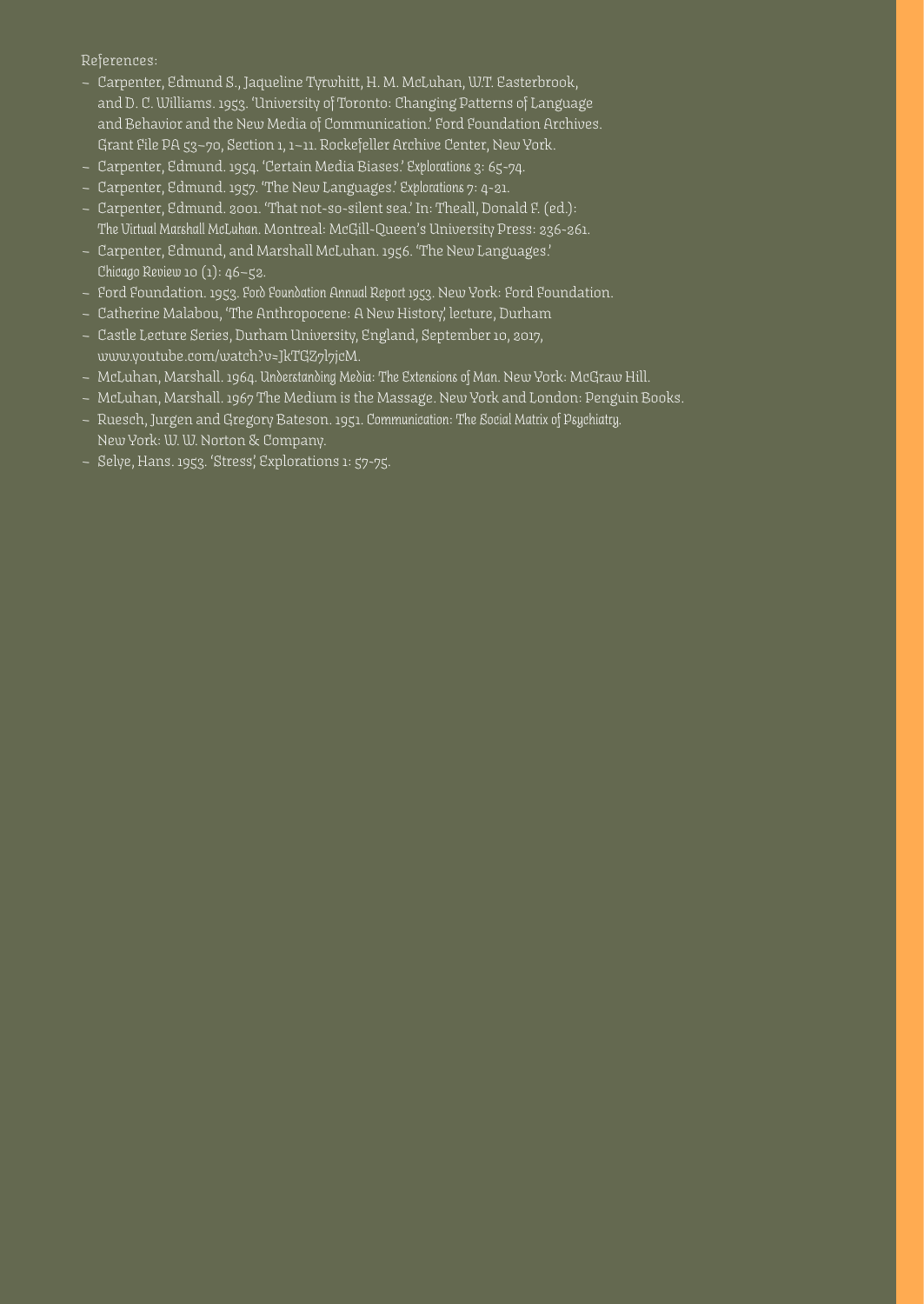This publication appears on the occasion of the project: feedback #1: marshall mcluhan and the arts Marshall McLuhan, Peter Blegvad, Disnovation, Harun Farocki, Darsha Hewitt, Mogens Jacobsen, Willy Lemaitre, !mediengruppe Bitnik, MRZB, Christof Migone, Reynold Reynolds, Thomas Bégin, Wolfgang Spahn, Hito Steyerl, Stephanie Syjuco & Angela Washko 22.09.2017 — 19.11.2017 Location: West in Huis Huguetan, Lange Voorhout 34 and West, Groenewegje 136 Den Haag

#### Text: Michael Darroch & Janine Marchessault

Michael Darroch is Associate Professor of Media Art Histories and Visual Culture, School of Creative Arts, University of Windsor. He was Founding Director (2010–2016) and is now Co-Director of the IN/TERMINUS Creative Research Collective. He has held a Visiting Fellowship at the Centre for the Study of Cultural Memory (University of London, 2015), a Humanities Research Group Fellowship (University of Windsor, 2016–2017), and a McLuhan Centenary Fellowship (iSchool, University of Toronto, 2016–2018). Recent SSHRC-funded projects have investigated the interdisciplinary history of Canadian media studies. He co-edited Cartographies of Place: Navigating the Urban (MQUP 2014), an interdisciplinary collection that situates different historical and methodological currents in urban media studies. His publications engage with issues in urban media cultures, history of media and media studies, borderlands studies, performance, language, sound, and translation.

Janine Marchessault is a Professor of Cinema and Media Studies at York University and Canada Research Chair in Art and Globalization (2003–2013). Her most recent publications include *Ecstatic Worlds: Media, Utopias, Ecologies* (MIT Press, 2017), *Reimagining Cinema: Film at Expo 67* (MQUP 2014) and *Cartographies of Place: Navigating the Urban* (MQUP 2014). A public art curator of numerous site specific exhibitions in Toronto, she is a past president of the Film Studies Association of Canada, She is also the co-editor of the forthcoming *Oxford Handbook of Canadian Cinema*. Building on her book *McLuhan, Cosmic Media* (Sage 2005), her current projects concern the afterlife of media.

Translator: Tiny Mulder Typesetting: Jelle Koper Printer: Oranje van Loon, Den Haag Thanks: Ministry of Education, Culture and Science and Gemeente Den Haag Publication: West Edition: 1.000 isbn: 978-90-79917-70-9

# *West*

Groenewegje 136 2515 LR Den Haag the Netherlands +31 (0)70 392 53 59 www.westdenhaag.nl info@westdenhaag.nl